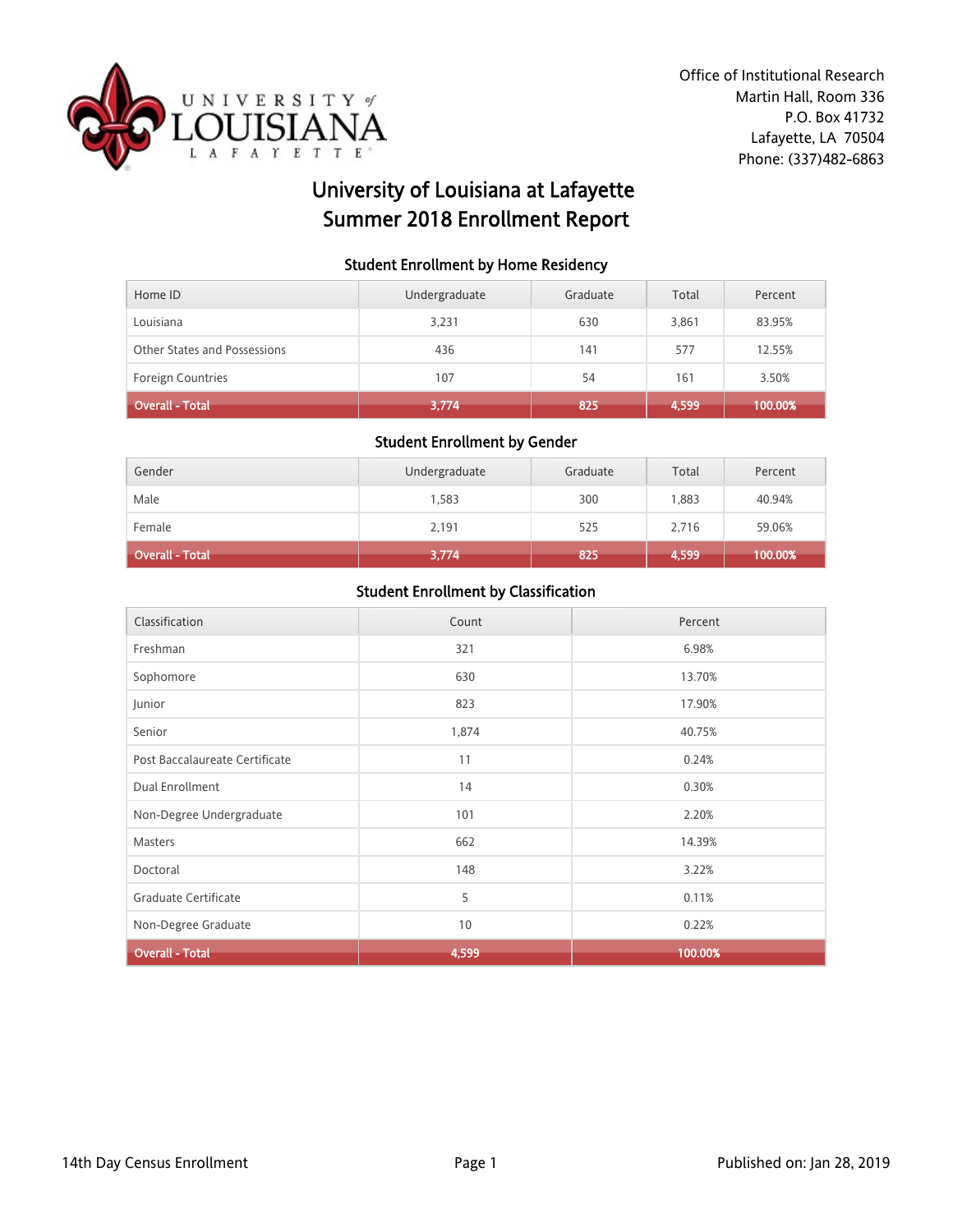

# University of Louisiana at Lafayette Summer 2018 Enrollment Report

### Student Enrollment by Entry Type

| <b>Entry Type</b>      | Undergraduate | Graduate    | Total | Percent |
|------------------------|---------------|-------------|-------|---------|
| Continuing             | 3,282         | 678         | 3,960 | 86.11%  |
| Dual Enrollment        | 14            | $\mathbf 0$ | 14    | 0.30%   |
| First Time             | 129           | 121         | 250   | 5.44%   |
| Non Degree             | 101           | 10          | 111   | 2.41%   |
| Re-entry               | 105           | 16          | 121   | 2.63%   |
| Transfer               | 143           | $\mathbf 0$ | 143   | 3.11%   |
| <b>Overall - Total</b> | 3,774         | 825         | 4,599 | 100.00% |

# Student Enrollment by Race/Ethnicity

| Race/Ethnicity                            | Undergraduate | Graduate     | Total | Percent |
|-------------------------------------------|---------------|--------------|-------|---------|
| American Indian or Alaska Native          | 9             | $\mathbf{0}$ | 9     | 0.20%   |
| Asian                                     | 99            | 18           | 117   | 2.54%   |
| Black or African American                 | 824           | 120          | 944   | 20.53%  |
| Hispanic, of any race                     | 173           | 27           | 200   | 4.35%   |
| Native Hawaiian or Other Pacific Islander | 4             | $\mathbf{0}$ | 4     | 0.09%   |
| Non-resident Alien                        | 86            | 32           | 118   | 2.57%   |
| Two or more races                         | 77            | 13           | 90    | 1.96%   |
| Unknown Race/Ethnicity                    | 122           | 30           | 152   | 3.31%   |
| White                                     | 2,380         | 585          | 2,965 | 64.47%  |
| <b>Overall - Total</b>                    | 3,774         | 825          | 4,599 | 100.00% |

| <b>Full/Part Time</b> | Undergraduate | Graduate | Total | Percent |
|-----------------------|---------------|----------|-------|---------|
| Full Time             | 1.926         | 483      | 2.409 | 52.38%  |
| Part Time             | 1,848         | 342      | 2,190 | 47.62%  |
| Overall - Total       | 3,774         | 825      | 4,599 | 100.00% |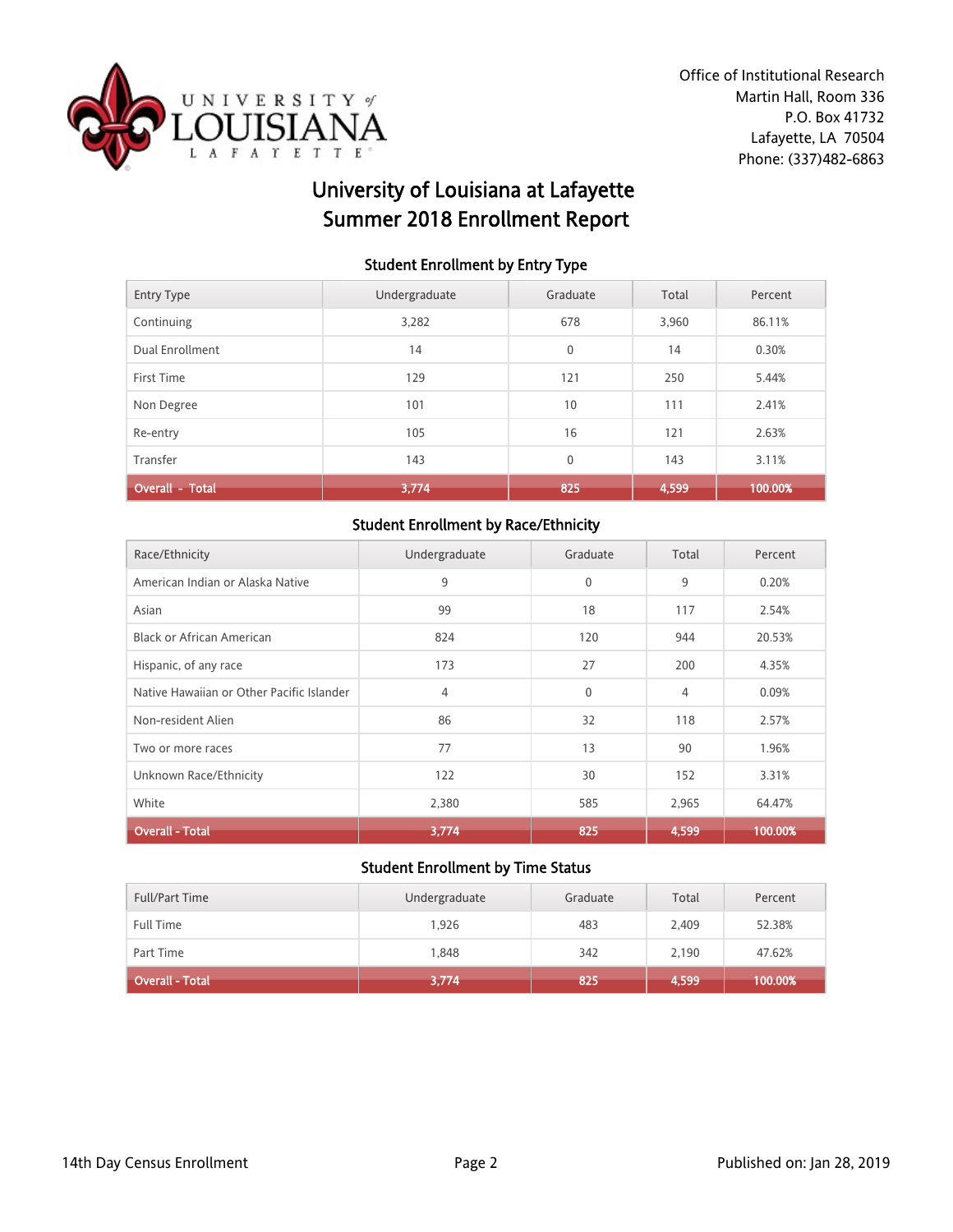

# Academic Affairs, VP Summer 2018 Enrollment Report

### Student Enrollment by Home Residency

| Home ID                      | Undergraduate | Graduate | Total | Percent |
|------------------------------|---------------|----------|-------|---------|
| Louisiana                    | 94            |          | 94    | 94.95%  |
| Other States and Possessions | 4             | 0        | 4     | 4.04%   |
| <b>Foreign Countries</b>     |               | 0        |       | 1.01%   |
| <b>Overall - Total</b>       | 99            |          | 99    | 100.00% |

#### Student Enrollment by Gender

| Gender          | Undergraduate | Graduate | Total | Percent |
|-----------------|---------------|----------|-------|---------|
| Male            | 36            |          | 36    | 36.36%  |
| Female          | 63            |          | 63    | 63.64%  |
| Overall - Total | 99            |          | 99    | 100.00% |

| Classification           | Count | Percent |
|--------------------------|-------|---------|
| Dual Enrollment          | 14    | 14.14%  |
| Non-Degree Undergraduate | 85    | 85.86%  |
| Overall - Total          | 99    | 100.00% |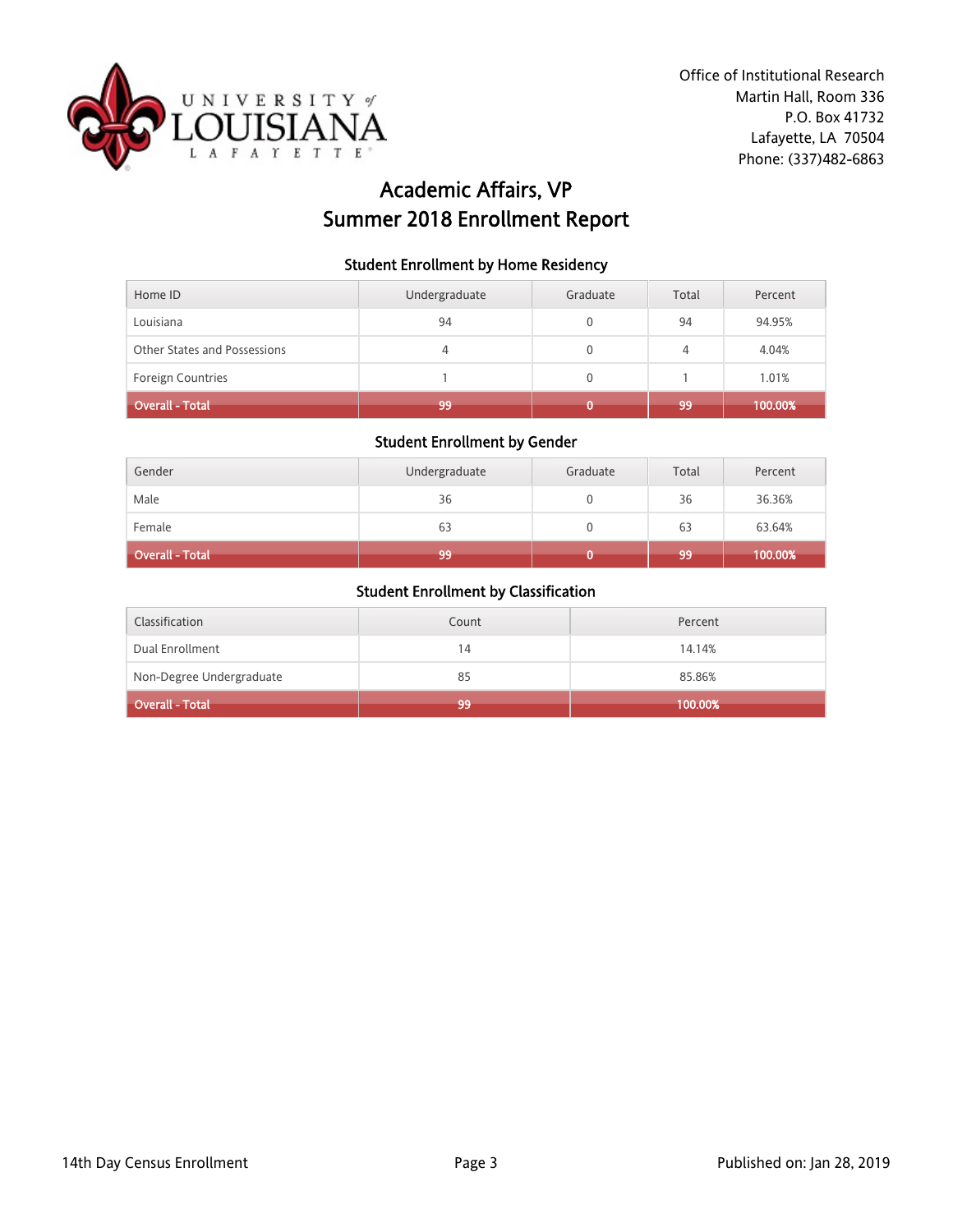

# Academic Affairs, VP Summer 2018 Enrollment Report

#### Student Enrollment by Entry Type

| Entry Type      | Undergraduate | Graduate | Total | Percent |
|-----------------|---------------|----------|-------|---------|
| Dual Enrollment | 14            |          | 14    | 14.14%  |
| Non Degree      | 85            |          | 85    | 85.86%  |
| Overall - Total | 99            |          | 99    | 100.00% |

## Student Enrollment by Race/Ethnicity

| Race/Ethnicity                   | Undergraduate | Graduate     | Total          | Percent |
|----------------------------------|---------------|--------------|----------------|---------|
| Asian                            | 9             | $\mathbf{0}$ | 9              | 9.09%   |
| <b>Black or African American</b> | 23            | $\mathbf{0}$ | 23             | 23.23%  |
| Hispanic, of any race            | 2             | $\mathbf{0}$ | $\overline{2}$ | 2.02%   |
| Two or more races                | 5             | $\Omega$     | 5              | 5.05%   |
| Non-resident Alien               |               | $\mathbf{0}$ |                | 1.01%   |
| Unknown Race/Ethnicity           | 3             | $\Omega$     | 3              | 3.03%   |
| White                            | 56            | $\Omega$     | 56             | 56.57%  |
| <b>Overall - Total</b>           | 99            | 0            | 99             | 100.00% |

| <b>Full/Part Time</b> | Undergraduate | Graduate | Total | Percent |
|-----------------------|---------------|----------|-------|---------|
| Full Time             | 28            |          | 28    | 28.28%  |
| Part Time             | 71            |          | 71    | 71.72%  |
| Overall - Total       | 99            |          | 99    | 100.00% |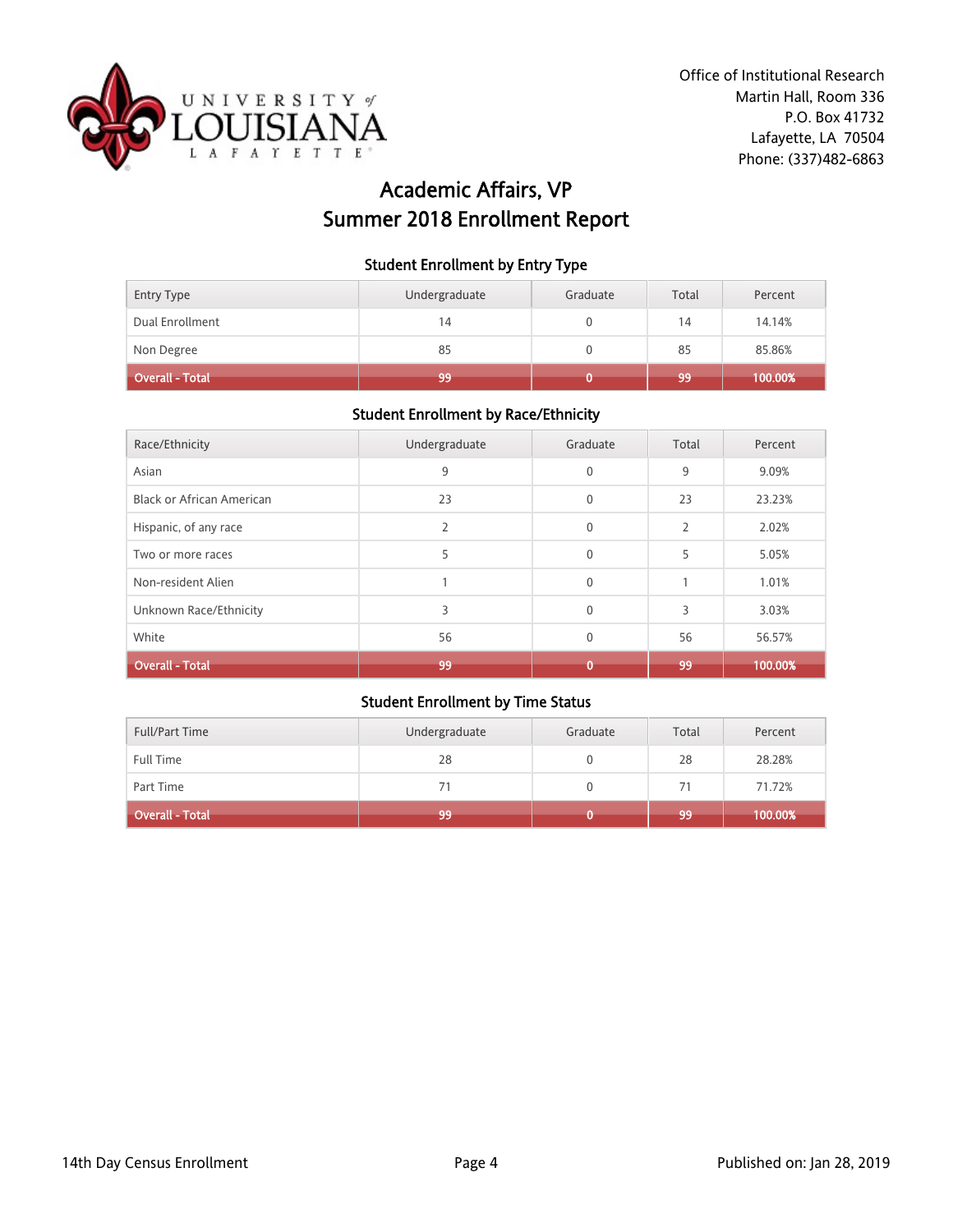

# Business Administration Summer 2018 Enrollment Report

#### Student Enrollment by Home Residency

| Home ID                      | Undergraduate | Graduate | Total | Percent |
|------------------------------|---------------|----------|-------|---------|
| Louisiana                    | 417           | 298      | 715   | 85.42%  |
| Other States and Possessions | 34            | 64       | 98    | 11.71%  |
| <b>Foreign Countries</b>     | 16            | 8        | 24    | 2.87%   |
| <b>Overall - Total</b>       | 467           | 370      | 837   | 100.00% |

#### Student Enrollment by Gender

| Gender          | Undergraduate | Graduate | Total | Percent |
|-----------------|---------------|----------|-------|---------|
| Male            | 245           | 176      | 421   | 50.30%  |
| Female          | 222           | 194      | 416   | 49.70%  |
| Overall - Total | 467           | 370      | 837   | 100.00% |

| Classification         | Count | Percent |
|------------------------|-------|---------|
| Freshman               | 40    | 4.78%   |
| Sophomore              | 72    | 8.60%   |
| Junior                 | 120   | 14.34%  |
| Senior                 | 235   | 28.08%  |
| <b>Masters</b>         | 369   | 44.09%  |
| Graduate Certificate   | 1     | 0.12%   |
| <b>Overall - Total</b> | 837   | 100.00% |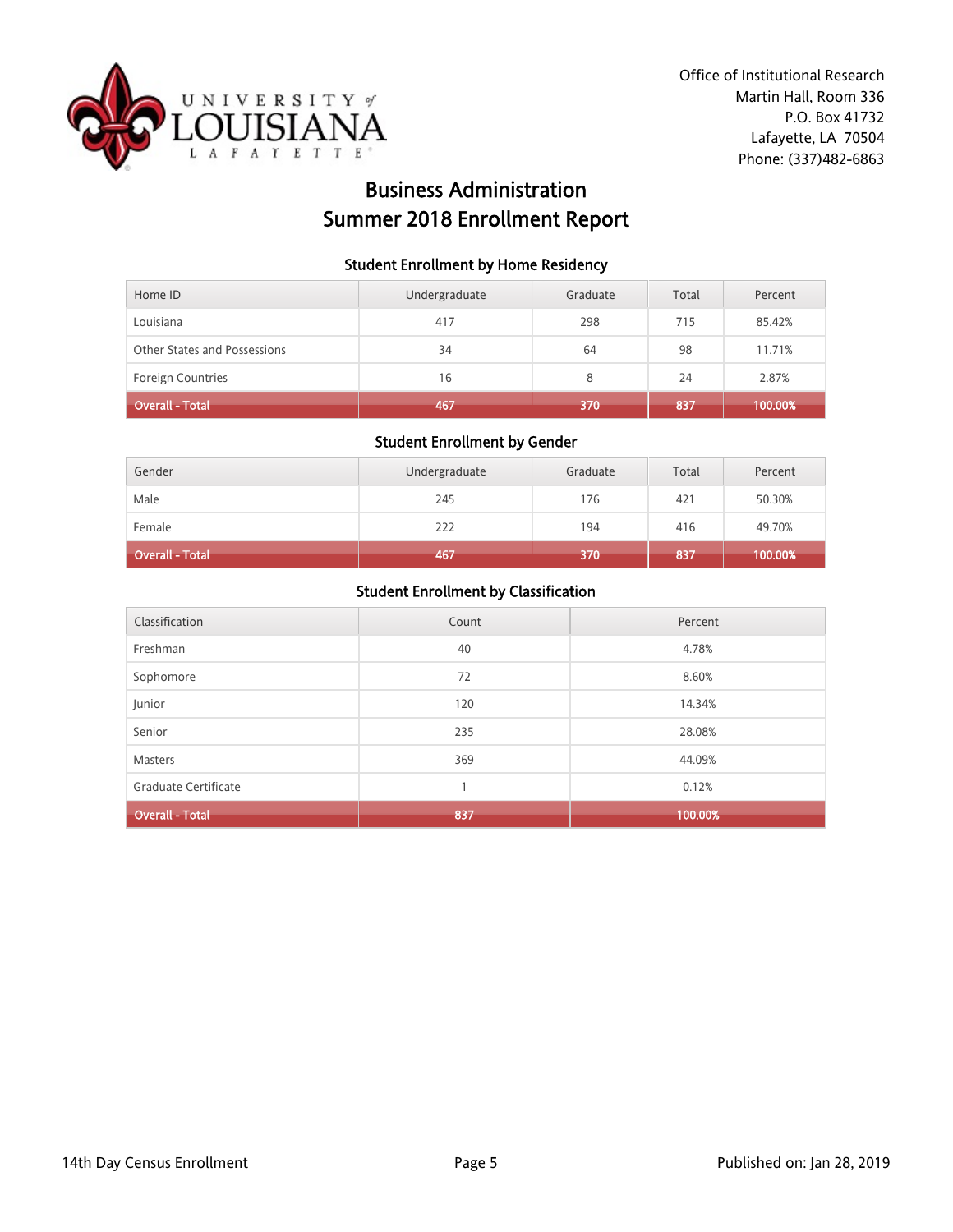

# Business Administration Summer 2018 Enrollment Report

#### Student Enrollment by Entry Type

| Overall - Total   | 467           | 370          | 837   | 100.00% |
|-------------------|---------------|--------------|-------|---------|
| Transfer          | 6             | $\mathbf{0}$ | 6     | 0.72%   |
| Re-entry          | 10            | 6            | 16    | 1.91%   |
| First Time        | 18            | 78           | 96    | 11.47%  |
| Continuing        | 433           | 286          | 719   | 85.90%  |
| <b>Entry Type</b> | Undergraduate | Graduate     | Total | Percent |

### Student Enrollment by Race/Ethnicity

| Race/Ethnicity                   | Undergraduate | Graduate     | Total        | Percent |
|----------------------------------|---------------|--------------|--------------|---------|
| Asian                            | 10            | 9            | 19           | 2.27%   |
| <b>Black or African American</b> | 100           | 66           | 166          | 19.83%  |
| Hispanic, of any race            | 17            | 15           | 32           | 3.82%   |
| American Indian or Alaska Native |               | $\mathbf{0}$ | $\mathbf{1}$ | 0.12%   |
| Two or more races                | 7             | 5            | 12           | 1.43%   |
| Non-resident Alien               | 13            | 3            | 16           | 1.91%   |
| Unknown Race/Ethnicity           | 10            | 13           | 23           | 2.75%   |
| White                            | 309           | 259          | 568          | 67.86%  |
| <b>Overall - Total</b>           | 467           | 370          | 837          | 100.00% |

| <b>Full/Part Time</b>  | Undergraduate | Graduate | Total | Percent |
|------------------------|---------------|----------|-------|---------|
| Full Time              | 263           | 125      | 388   | 46.36%  |
| Part Time              | 204           | 245      | 449   | 53.64%  |
| <b>Overall - Total</b> | 467           | 370      | 837   | 100.00% |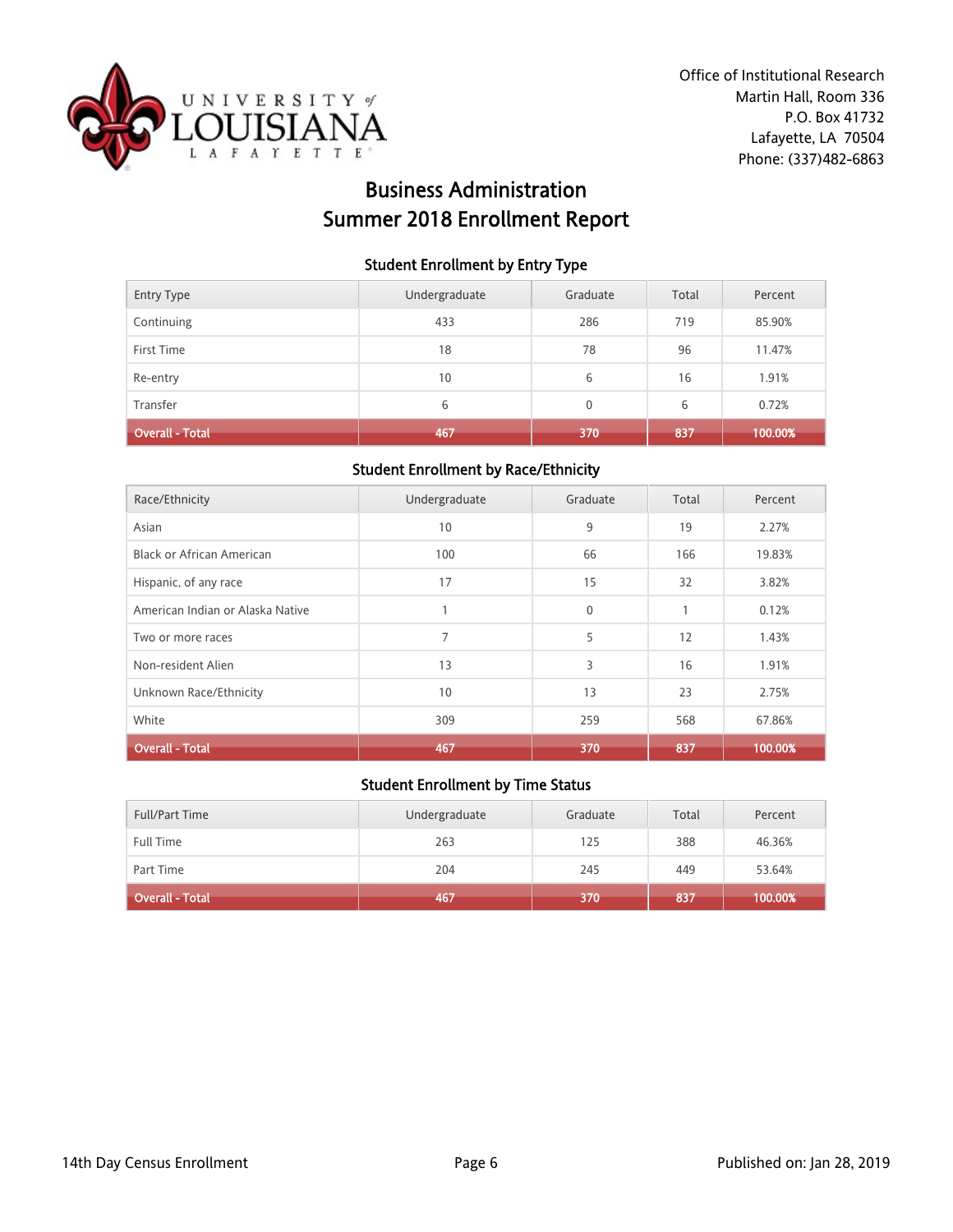

# Arts Summer 2018 Enrollment Report

#### Student Enrollment by Home Residency

| Home ID                      | Undergraduate | Graduate | Total | Percent |
|------------------------------|---------------|----------|-------|---------|
| Louisiana                    | 105           | 14       | 119   | 89.47%  |
| Other States and Possessions | 8             |          | 9     | 6.77%   |
| <b>Foreign Countries</b>     |               |          | 5     | 3.76%   |
| <b>Overall - Total</b>       | 116           | 17       | 133   | 100.00% |

## Student Enrollment by Gender

| Gender                 | Undergraduate | Graduate | Total | Percent |
|------------------------|---------------|----------|-------|---------|
| Male                   | 44            |          | 51    | 38.35%  |
| Female                 | 72            | 10       | 82    | 61.65%  |
| <b>Overall - Total</b> | 116           |          | 133   | 100.00% |

| Classification         | Count | Percent |
|------------------------|-------|---------|
| Freshman               | 11    | 8.27%   |
| Sophomore              | 36    | 27.07%  |
| Junior                 | 34    | 25.56%  |
| Senior                 | 35    | 26.32%  |
| Masters                | 17    | 12.78%  |
| <b>Overall - Total</b> | 133   | 100.00% |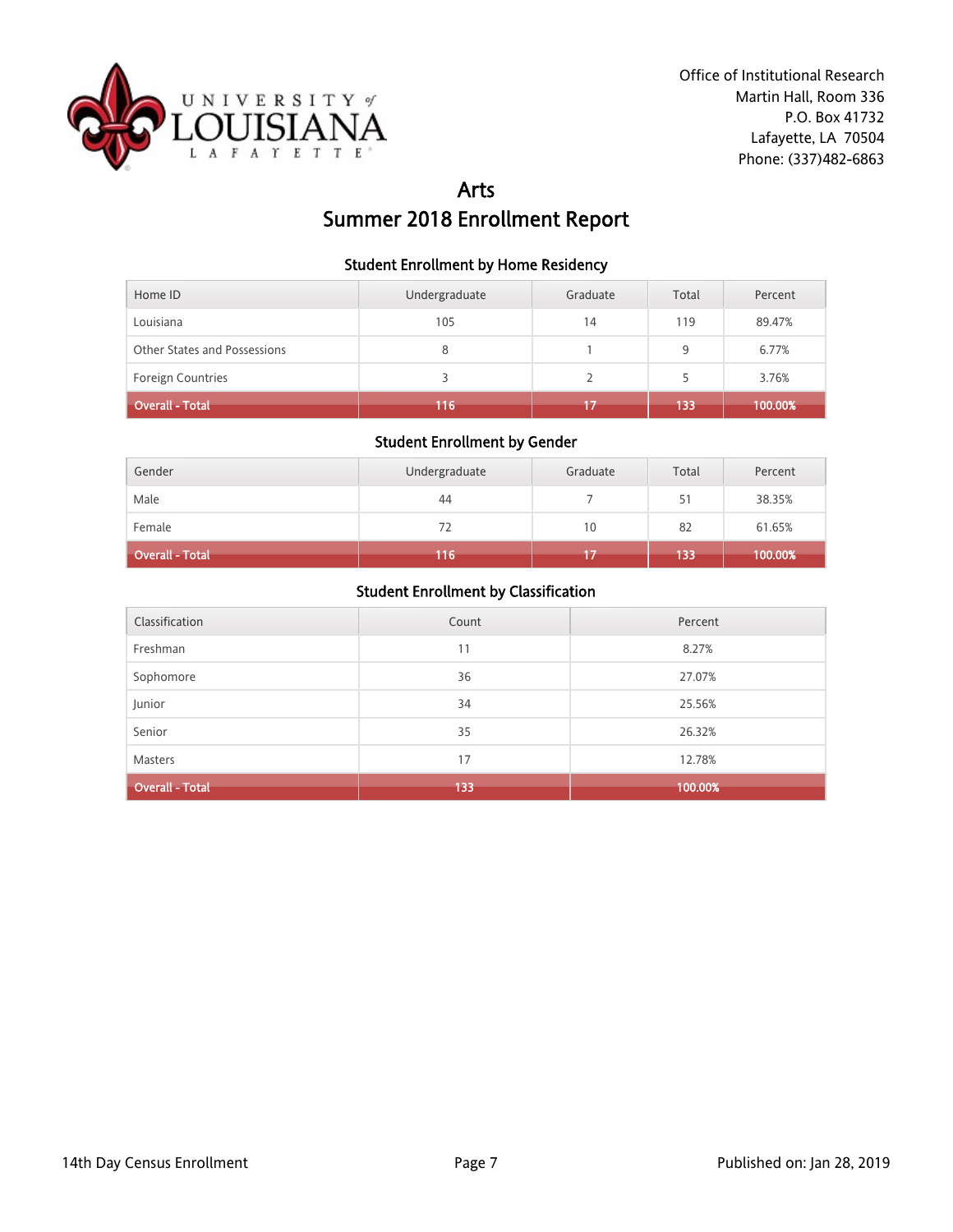

# Arts Summer 2018 Enrollment Report

#### Student Enrollment by Entry Type

| Entry Type             | Undergraduate | Graduate     | Total | Percent |
|------------------------|---------------|--------------|-------|---------|
| Continuing             | 110           | 15           | 125   | 93.98%  |
| First Time             |               |              |       | 5.26%   |
| Re-entry               |               | $\mathbf{0}$ |       | 0.75%   |
| <b>Overall - Total</b> | 116           | 17           | 133   | 100.00% |

#### Student Enrollment by Race/Ethnicity

| Race/Ethnicity                   | Undergraduate | Graduate     | Total | Percent |
|----------------------------------|---------------|--------------|-------|---------|
| Asian                            |               |              | 2     | 1.50%   |
| <b>Black or African American</b> | 17            | 3            | 20    | 15.04%  |
| Hispanic, of any race            | 10            | $\mathbf{0}$ | 10    | 7.52%   |
| Two or more races                |               | $\mathbf{0}$ |       | 0.75%   |
| Non-resident Alien               | 3             |              | 4     | 3.01%   |
| Unknown Race/Ethnicity           |               | $\mathbf{0}$ |       | 0.75%   |
| White                            | 83            | 12           | 95    | 71.43%  |
| <b>Overall - Total</b>           | 116           | 17           | 133   | 100.00% |

| <b>Full/Part Time</b>  | Undergraduate | Graduate | Total | Percent |
|------------------------|---------------|----------|-------|---------|
| <b>Full Time</b>       | 73            | 15       | 88    | 66.17%  |
| Part Time              | 43            |          | 45    | 33.83%  |
| <b>Overall - Total</b> | 116           |          | 133   | 100.00% |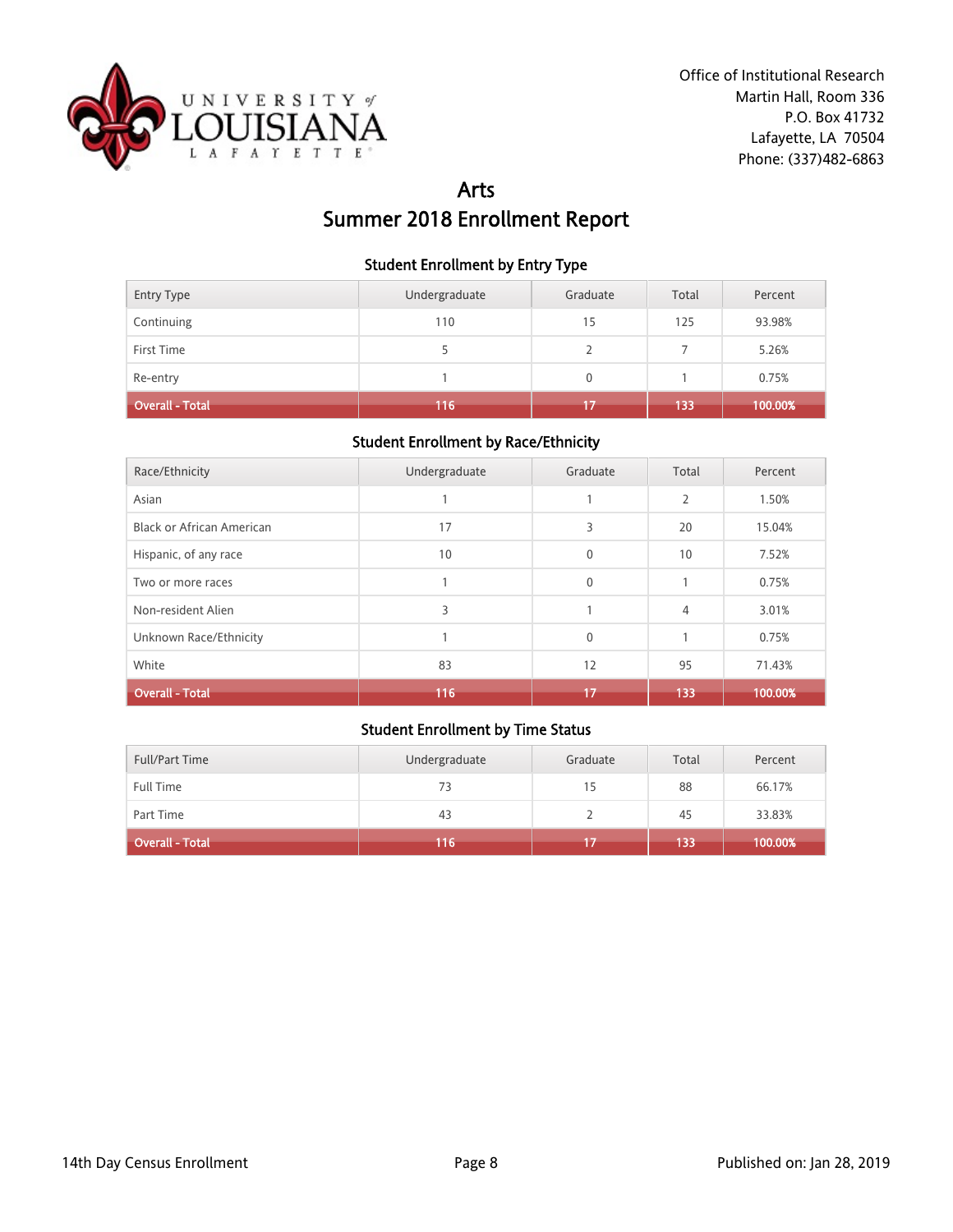

# Education Summer 2018 Enrollment Report

#### Student Enrollment by Home Residency

| Home ID                      | Undergraduate | Graduate | Total | Percent |
|------------------------------|---------------|----------|-------|---------|
| Louisiana                    | 388           | 181      | 569   | 91.19%  |
| Other States and Possessions | 34            | 10       | 44    | 7.05%   |
| <b>Foreign Countries</b>     |               | 6        |       | 1.76%   |
| Overall - Total              | 427           | 197      | 624   | 100.00% |

## Student Enrollment by Gender

| Gender                 | Undergraduate | Graduate | Total | Percent |
|------------------------|---------------|----------|-------|---------|
| Male                   | 143           | 34       | 177   | 28.37%  |
| Female                 | 284           | 163      | 447   | 71.63%  |
| <b>Overall - Total</b> | 427           | 197      | 624   | 100.00% |

| Classification                 | Count          | Percent |
|--------------------------------|----------------|---------|
| Freshman                       | 46             | 7.37%   |
| Sophomore                      | 74             | 11.86%  |
| Junior                         | 88             | 14.10%  |
| Senior                         | 192            | 30.77%  |
| Post Baccalaureate Certificate | 11             | 1.76%   |
| Non-Degree Undergraduate       | 16             | 2.56%   |
| <b>Masters</b>                 | 123            | 19.71%  |
| Doctoral                       | 70             | 11.22%  |
| Graduate Certificate           | $\overline{4}$ | 0.64%   |
| <b>Overall - Total</b>         | 624            | 100.00% |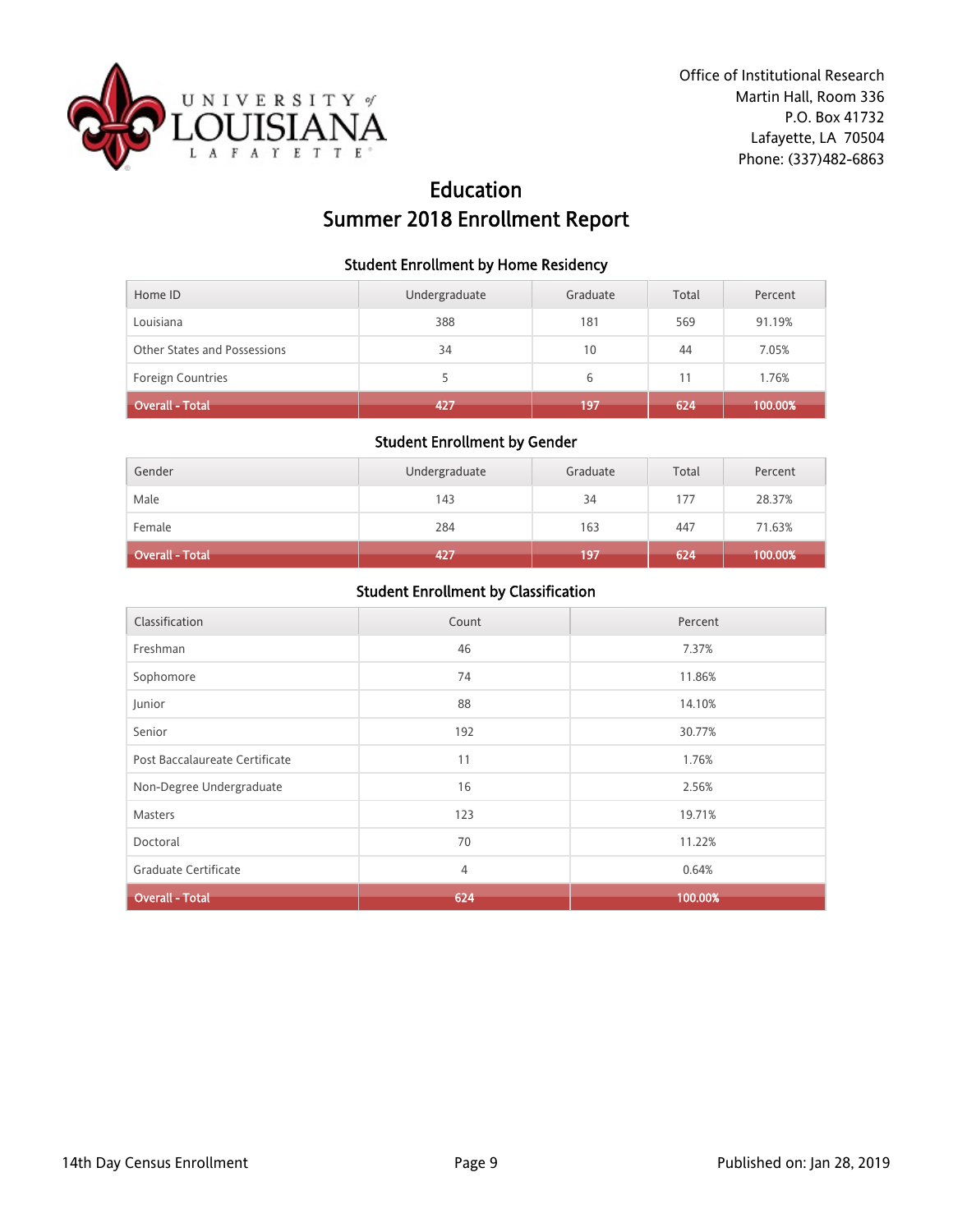

# Education Summer 2018 Enrollment Report

### Student Enrollment by Entry Type

| <b>Entry Type</b>      | Undergraduate | Graduate     | Total | Percent |
|------------------------|---------------|--------------|-------|---------|
| Continuing             | 359           | 184          | 543   | 87.02%  |
| First Time             | 31            | 7            | 38    | 6.09%   |
| Non Degree             | 16            | $\mathbf{0}$ | 16    | 2.56%   |
| Re-entry               | 11            | 6            | 17    | 2.72%   |
| Transfer               | 10            | $\mathbf{0}$ | 10    | 1.60%   |
| <b>Overall - Total</b> | 427           | 197          | 624   | 100.00% |

### Student Enrollment by Race/Ethnicity

| Race/Ethnicity                   | Undergraduate | Graduate       | Total | Percent |
|----------------------------------|---------------|----------------|-------|---------|
| Asian                            | 3             |                | 4     | 0.64%   |
| <b>Black or African American</b> | 104           | 38             | 142   | 22.76%  |
| Hispanic, of any race            | 25            | 4              | 29    | 4.65%   |
| Two or more races                | 9             | 3              | 12    | 1.92%   |
| Non-resident Alien               | 4             | $\overline{2}$ | 6     | 0.96%   |
| Unknown Race/Ethnicity           | 8             | 6              | 14    | 2.24%   |
| White                            | 274           | 143            | 417   | 66.83%  |
| <b>Overall - Total</b>           | 427           | 197            | 624   | 100.00% |

| <b>Full/Part Time</b>  | Undergraduate | Graduate | Total | Percent |
|------------------------|---------------|----------|-------|---------|
| Full Time              | 225           | 150      | 375   | 60.10%  |
| Part Time              | 202           | 47       | 249   | 39.90%  |
| <b>Overall - Total</b> | 1427          | 197      | 624   | 100.00% |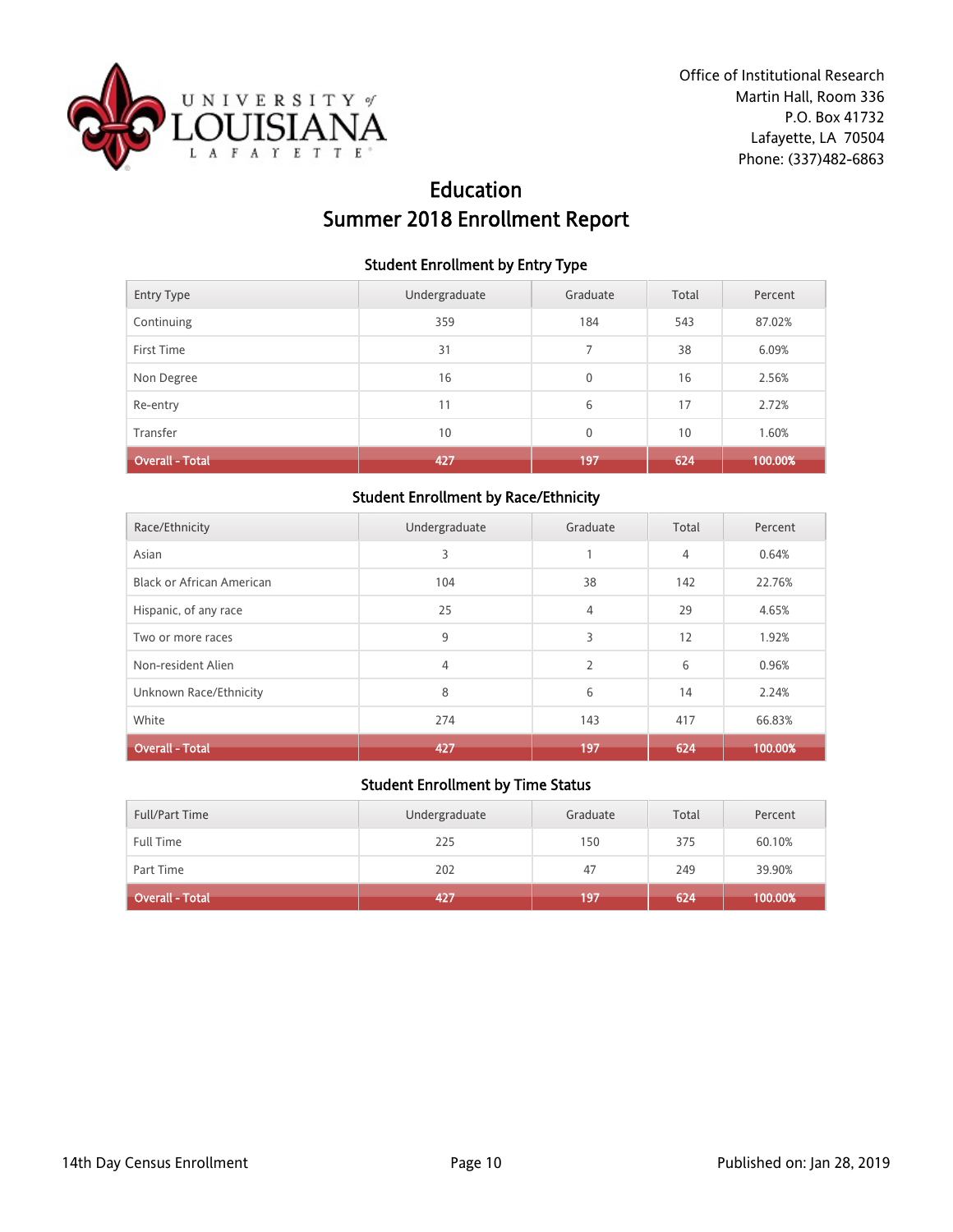

# Engineering Summer 2018 Enrollment Report

### Student Enrollment by Home Residency

| Home ID                      | Undergraduate | Graduate | Total | Percent |
|------------------------------|---------------|----------|-------|---------|
| Louisiana                    | 563           | 11       | 574   | 84.29%  |
| Other States and Possessions | 37            |          | 38    | 5.58%   |
| <b>Foreign Countries</b>     | 53            | 16       | 69    | 10.13%  |
| <b>Overall - Total</b>       | 653           | '28      | 681   | 100.00% |

## Student Enrollment by Gender

| Gender                 | Undergraduate | Graduate | Total | Percent |
|------------------------|---------------|----------|-------|---------|
| Male                   | 531           | 24       | 555   | 81.50%  |
| Female                 | 122           | 4        | 126   | 18.50%  |
| <b>Overall - Total</b> | 653           | 28       | 681   | 100.00% |

| Classification         | Count | Percent |
|------------------------|-------|---------|
| Freshman               | 51    | 7.49%   |
| Sophomore              | 121   | 17.77%  |
| Junior                 | 169   | 24.82%  |
| Senior                 | 312   | 45.81%  |
| Masters                | 12    | 1.76%   |
| Doctoral               | 16    | 2.35%   |
| <b>Overall - Total</b> | 681   | 100.00% |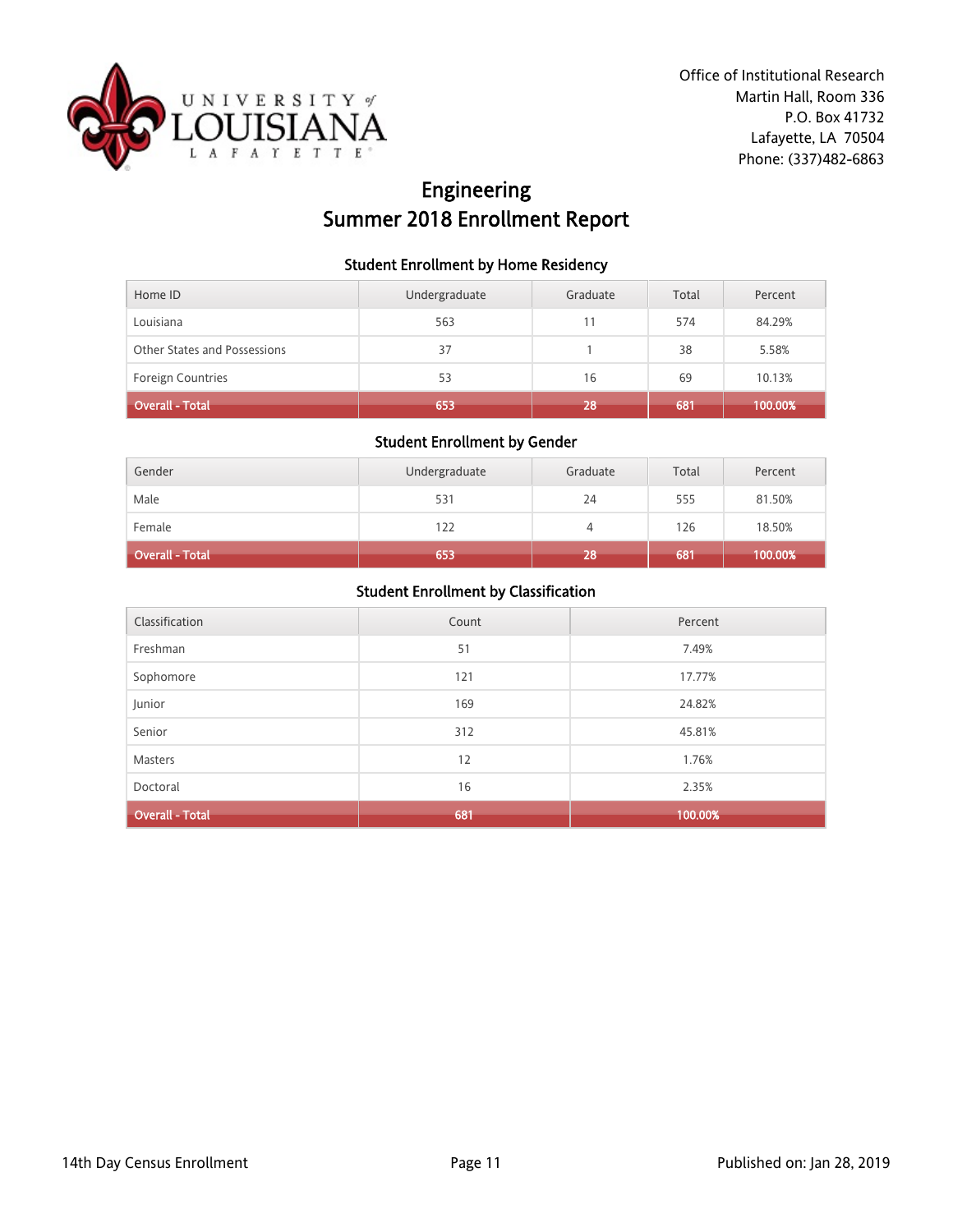

# Engineering Summer 2018 Enrollment Report

### Student Enrollment by Entry Type

| <b>Entry Type</b>      | Undergraduate | Graduate     | Total | Percent |
|------------------------|---------------|--------------|-------|---------|
| Continuing             | 613           | 28           | 641   | 94.13%  |
| First Time             | 18            | $\mathbf{0}$ | 18    | 2.64%   |
| Re-entry               | 9             | $\mathbf{0}$ | 9     | 1.32%   |
| Transfer               | 13            | $\mathbf{0}$ | 13    | 1.91%   |
| <b>Overall - Total</b> | 653           | 28           | 681   | 100.00% |

### Student Enrollment by Race/Ethnicity

| Race/Ethnicity                            | Undergraduate | Graduate       | Total        | Percent |
|-------------------------------------------|---------------|----------------|--------------|---------|
| Asian                                     | 24            | 1              | 25           | 3.67%   |
| <b>Black or African American</b>          | 74            |                | 75           | 11.01%  |
| Hispanic, of any race                     | 32            |                | 33           | 4.85%   |
| American Indian or Alaska Native          | 1             | $\mathbf{0}$   | $\mathbf{1}$ | 0.15%   |
| Two or more races                         | 10            | $\mathbf{0}$   | 10           | 1.47%   |
| Non-resident Alien                        | 49            | 12             | 61           | 8.96%   |
| Native Hawaiian or Other Pacific Islander | $\mathbf{1}$  | $\mathbf{0}$   | $\mathbf{1}$ | 0.15%   |
| Unknown Race/Ethnicity                    | 18            | $\overline{2}$ | 20           | 2.94%   |
| White                                     | 444           | 11             | 455          | 66.81%  |
| <b>Overall - Total</b>                    | 653           | 28             | 681          | 100.00% |

| <b>Full/Part Time</b> | Undergraduate | Graduate | Total | Percent |
|-----------------------|---------------|----------|-------|---------|
| <b>Full Time</b>      | 299           | 25       | 324   | 47.58%  |
| Part Time             | 354           |          | 357   | 52.42%  |
| Overall - Total       | 653           | 28       | 681   | 100.00% |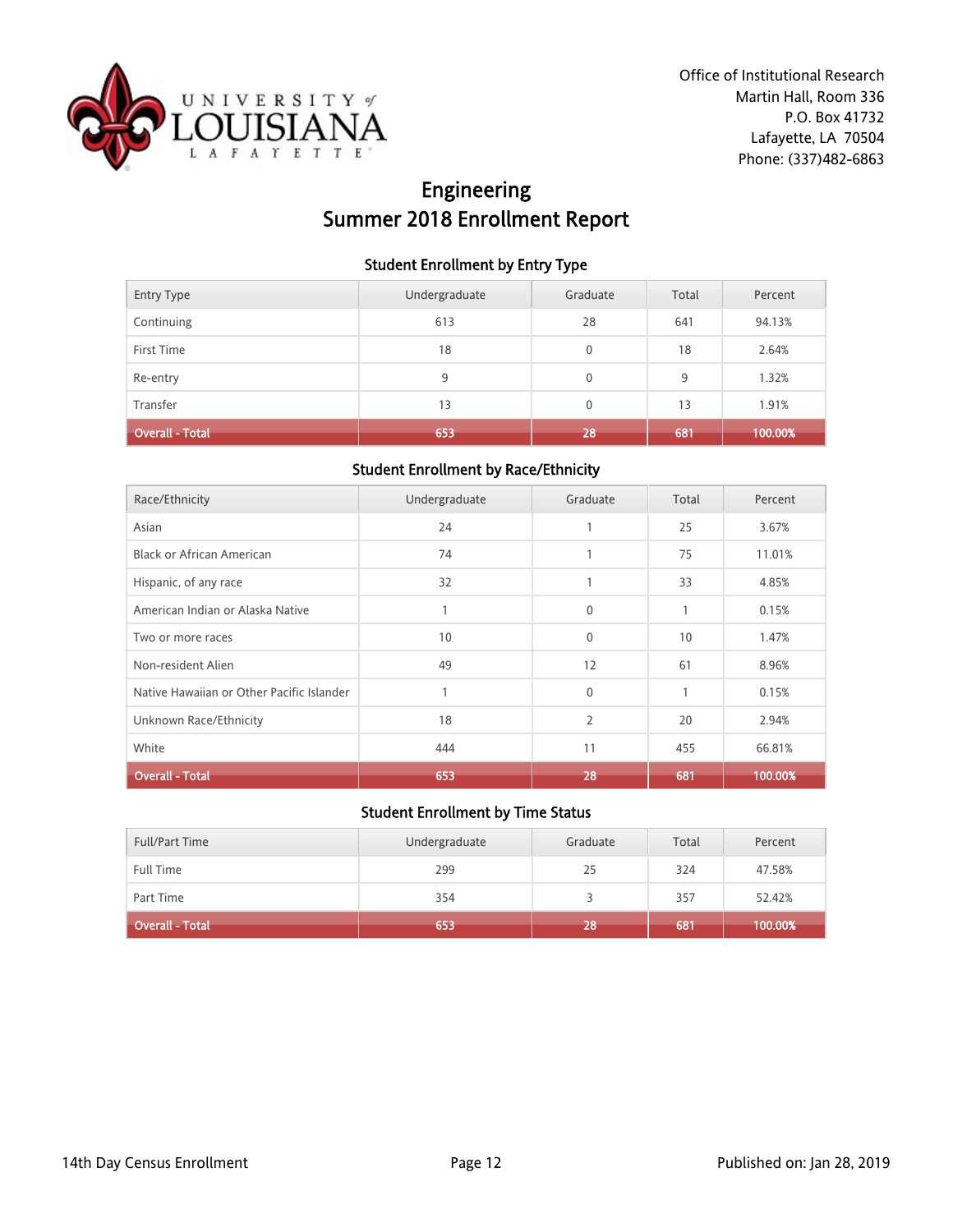

# Graduate School Summer 2018 Enrollment Report

#### Student Enrollment by Home Residency

| Other States and Possessions |               |          |       | 10.00%  |
|------------------------------|---------------|----------|-------|---------|
| Louisiana                    |               |          | Q     | 90.00%  |
| Home ID                      | Undergraduate | Graduate | Total | Percent |

## Student Enrollment by Gender

| Gender                 | Undergraduate | Graduate | Total | Percent |
|------------------------|---------------|----------|-------|---------|
| Male                   |               |          |       | 30.00%  |
| Female                 |               |          |       | 70.00%  |
| <b>Overall - Total</b> |               | 10       | 10    | 100.00% |

| Classification      | Count | Percent |
|---------------------|-------|---------|
| Non-Degree Graduate | 10    | 100.00% |
| Overall - Total     |       | 100.00% |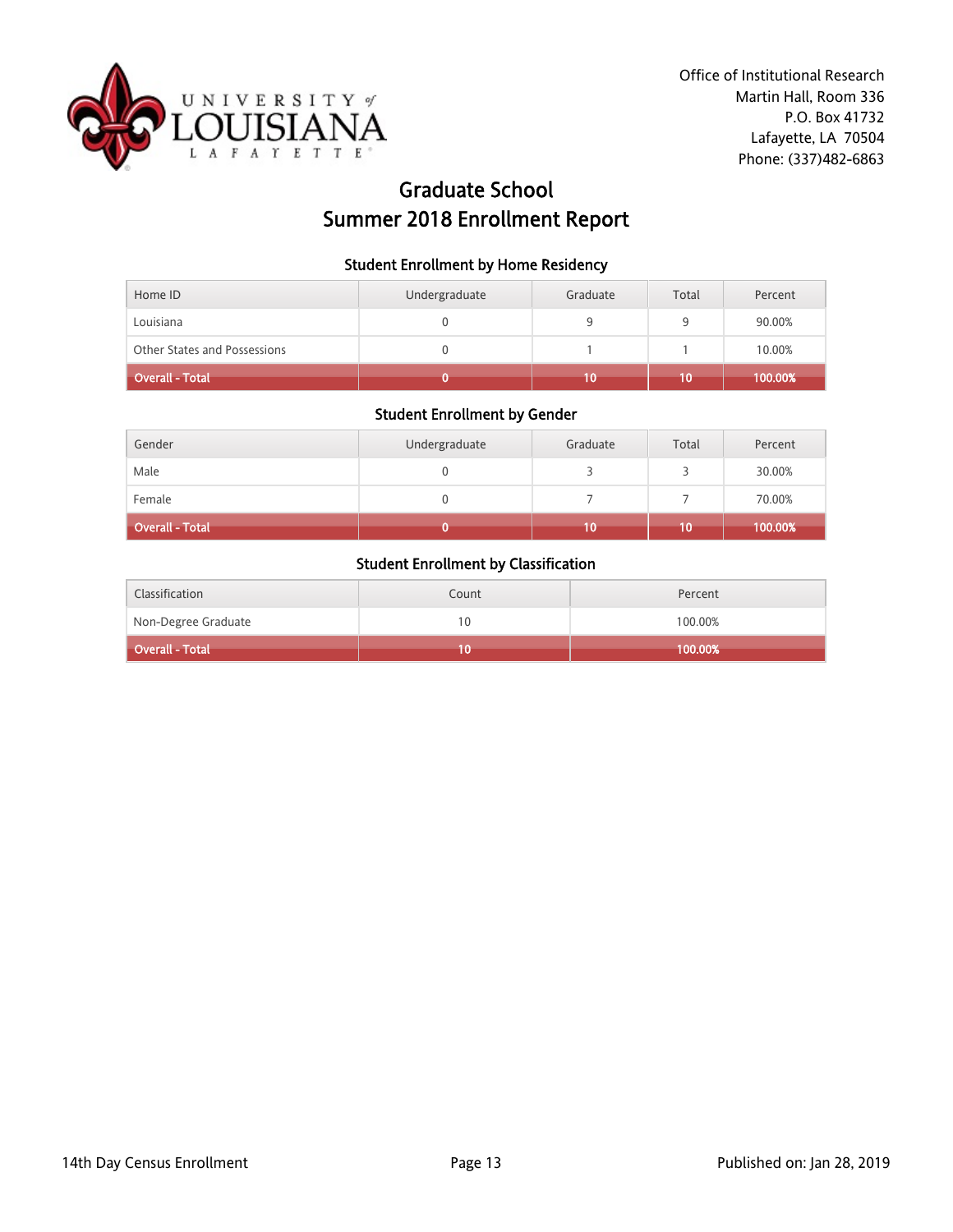

# Graduate School Summer 2018 Enrollment Report

#### Student Enrollment by Entry Type

| Overall - Total |               |          | 10    | $100.00\%$ i |
|-----------------|---------------|----------|-------|--------------|
| Non Degree      |               | 10       | 10    | 100.00%      |
| Entry Type      | Undergraduate | Graduate | Total | Percent      |

#### Student Enrollment by Race/Ethnicity

| Race/Ethnicity                   | Undergraduate | Graduate | Total | Percent |
|----------------------------------|---------------|----------|-------|---------|
| <b>Black or African American</b> |               |          |       | 10.00%  |
| White                            |               |          | a     | 90.00%  |
| Overall - Total                  |               | 10       | 10    | 100.00% |

| <b>Full/Part Time</b>  | Undergraduate | Graduate | Total | Percent |
|------------------------|---------------|----------|-------|---------|
| Full Time              |               |          |       | 10.00%  |
| Part Time              |               |          | Q     | 90.00%  |
| <b>Overall - Total</b> |               | 10       | 10    | 100.00% |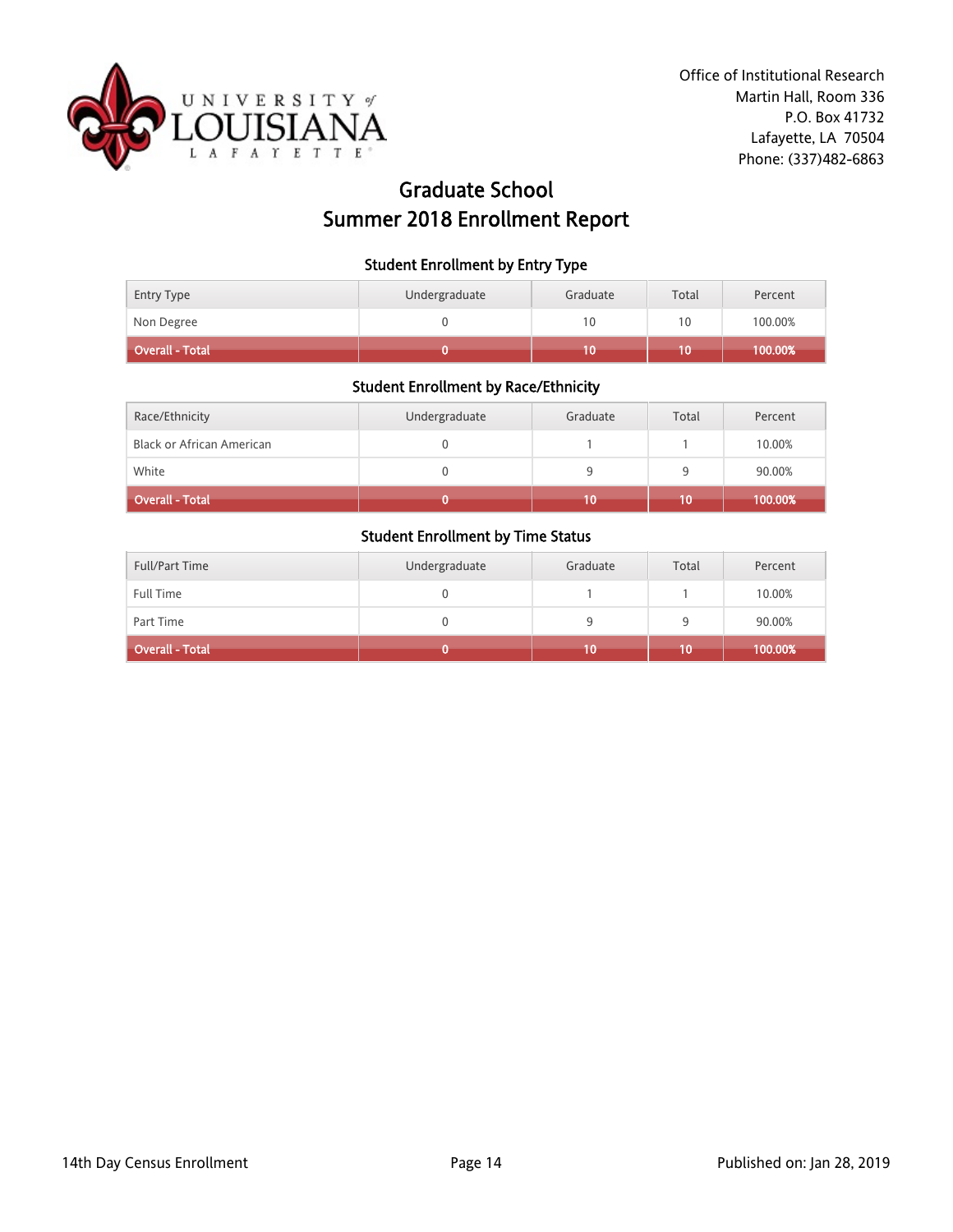

# Liberal Arts Summer 2018 Enrollment Report

### Student Enrollment by Home Residency

| Home ID                      | Undergraduate | Graduate | Total | Percent |
|------------------------------|---------------|----------|-------|---------|
| Louisiana                    | 470           | 82       | 552   | 88.18%  |
| Other States and Possessions | 20            | 37       | 57    | 9.11%   |
| <b>Foreign Countries</b>     | 9             | 8        | 17    | 2.72%   |
| Overall - Total <sup> </sup> | 499           | 127      | 626   | 100.00% |

## Student Enrollment by Gender

| Gender                 | Undergraduate | Graduate | Total | Percent |
|------------------------|---------------|----------|-------|---------|
| Male                   | 142           | 20       | 162   | 25.88%  |
| Female                 | 357           | 107      | 464   | 74.12%  |
| <b>Overall - Total</b> | 499           | 127      | 626   | 100.00% |

| Classification         | Count | Percent |
|------------------------|-------|---------|
| Freshman               | 41    | 6.55%   |
| Sophomore              | 76    | 12.14%  |
| Junior                 | 145   | 23.16%  |
| Senior                 | 237   | 37.86%  |
| Masters                | 94    | 15.02%  |
| Doctoral               | 33    | 5.27%   |
| <b>Overall - Total</b> | 626   | 100.00% |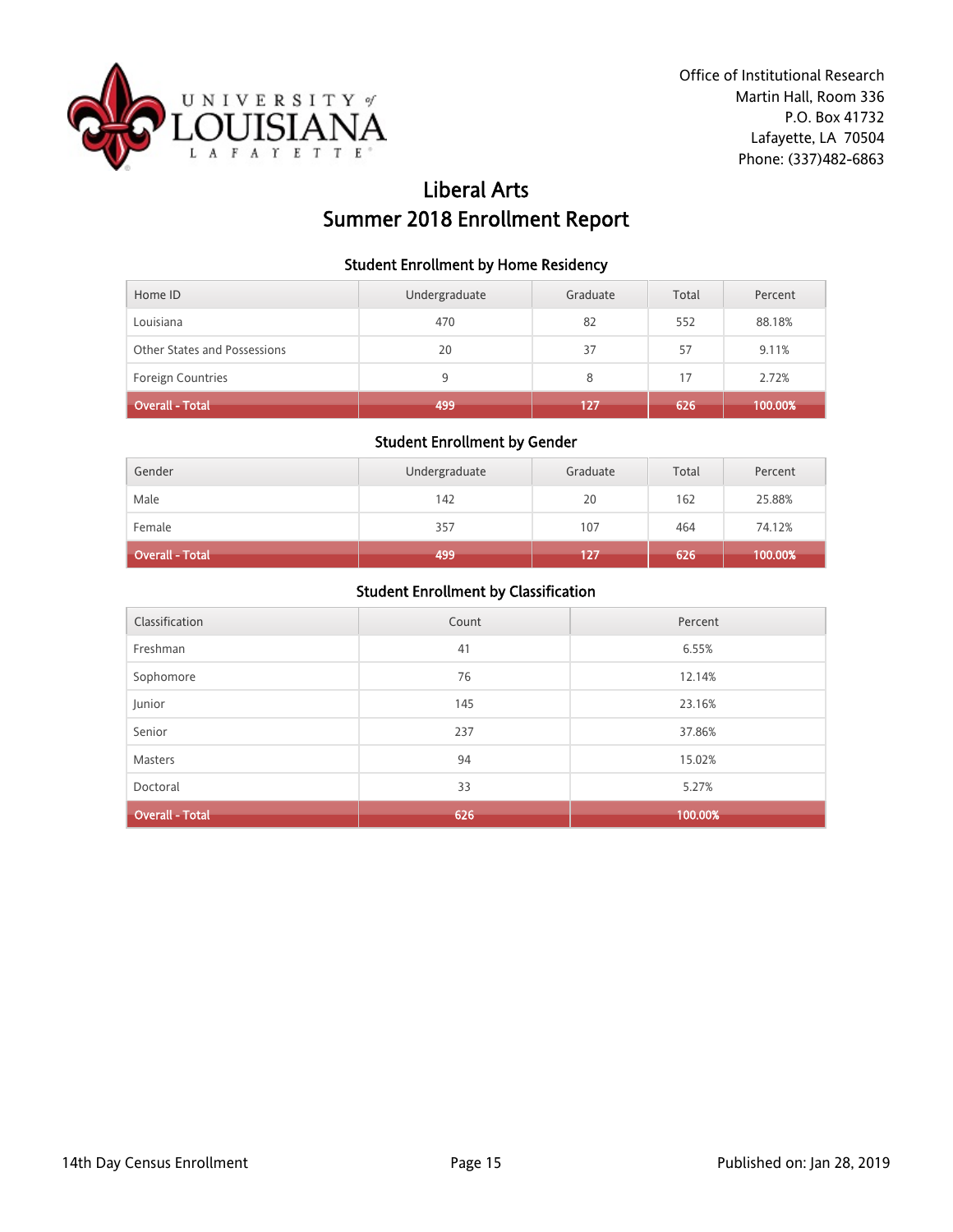

# Liberal Arts Summer 2018 Enrollment Report

### Student Enrollment by Entry Type

| Overall - Total   | 499           | 127          | 626   | 100.00% |
|-------------------|---------------|--------------|-------|---------|
| Transfer          | 5.            | $\mathbf{0}$ | 5     | 0.80%   |
| Re-entry          | 8             |              | 9     | 1.44%   |
| First Time        | 18            | 34           | 52    | 8.31%   |
| Continuing        | 468           | 92           | 560   | 89.46%  |
| <b>Entry Type</b> | Undergraduate | Graduate     | Total | Percent |

### Student Enrollment by Race/Ethnicity

| Race/Ethnicity                   | Undergraduate | Graduate       | Total        | Percent |
|----------------------------------|---------------|----------------|--------------|---------|
|                                  |               |                |              |         |
| Asian                            | 2             | 3              | 5            | 0.80%   |
| Black or African American        | 145           | 7              | 152          | 24.28%  |
| Hispanic, of any race            | 22            | 4              | 26           | 4.15%   |
| American Indian or Alaska Native |               | $\mathbf{0}$   | $\mathbf{1}$ | 0.16%   |
| Two or more races                | 13            | 3              | 16           | 2.56%   |
| Non-resident Alien               | 6             | 7              | 13           | 2.08%   |
| Unknown Race/Ethnicity           | 10            | $\overline{2}$ | 12           | 1.92%   |
| White                            | 300           | 101            | 401          | 64.06%  |
| <b>Overall - Total</b>           | 499           | 127            | 626          | 100.00% |

| <b>Full/Part Time</b>  | Undergraduate | Graduate | Total | Percent |
|------------------------|---------------|----------|-------|---------|
| <b>Full Time</b>       | 310           | 114      | 424   | 67.73%  |
| Part Time              | 189           | 13       | 202   | 32.27%  |
| <b>Overall - Total</b> | 499           | 127      | 626   | 100.00% |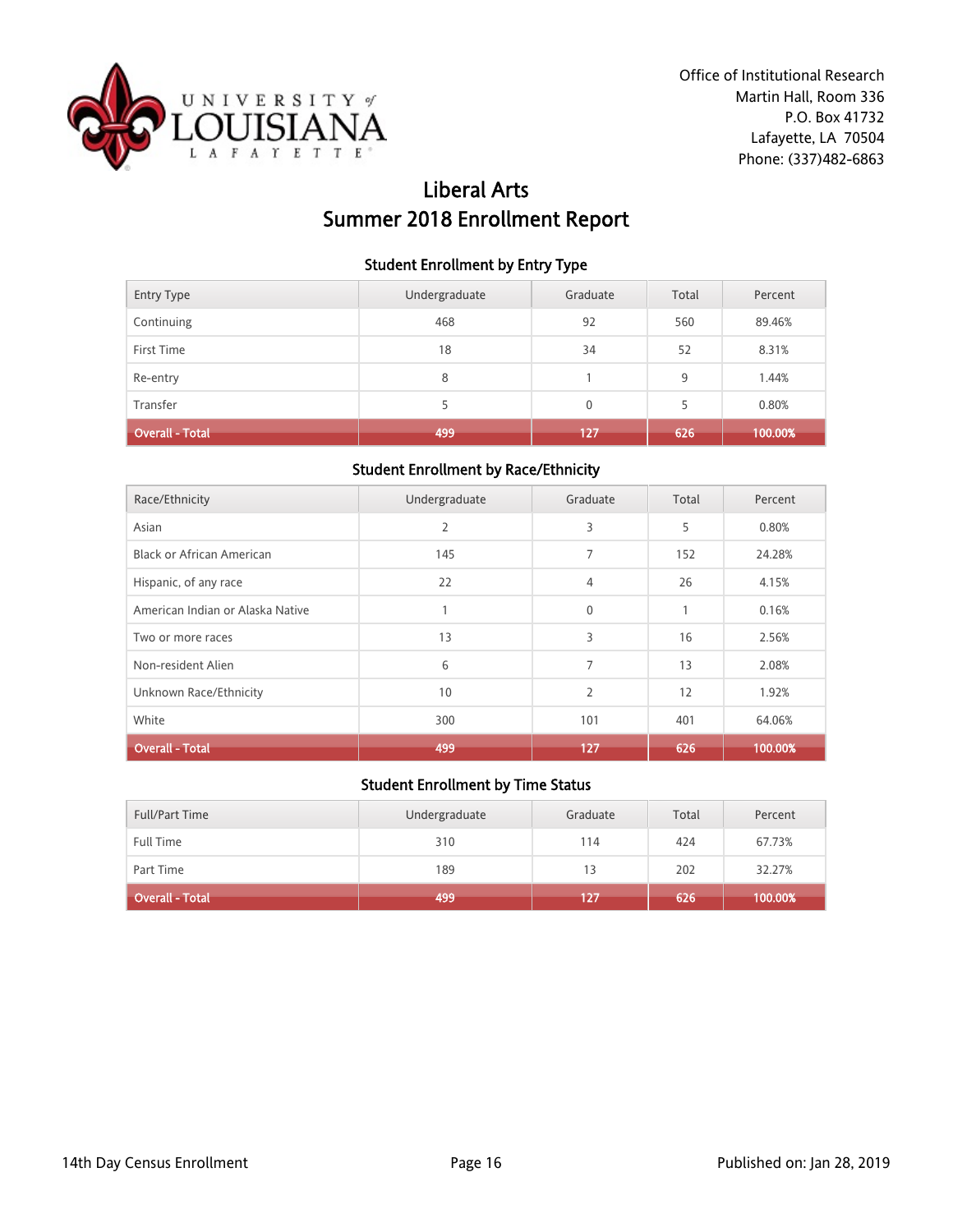

# Nursing & Allied Health Professions Summer 2018 Enrollment Report

#### Student Enrollment by Home Residency

| Home ID                      | Undergraduate | Graduate | Total | Percent |
|------------------------------|---------------|----------|-------|---------|
| Louisiana                    | 562           | 13       | 575   | 70.90%  |
| Other States and Possessions | 223           |          | 223   | 27.50%  |
| <b>Foreign Countries</b>     | 13            | 0        | 13    | 1.60%   |
| <b>Overall - Total</b>       | 798           |          | 811   | 100.00% |

#### Student Enrollment by Gender

| Gender                 | Undergraduate | Graduate | Total | Percent |
|------------------------|---------------|----------|-------|---------|
| Male                   | 89            |          | 89    | 10.97%  |
| Female                 | 709           | 13       | 722   | 89.03%  |
| <b>Overall - Total</b> | 798           | 13       | 811   | 100.00% |

| Classification         | Count | Percent |
|------------------------|-------|---------|
| Freshman               | 71    | 8.75%   |
| Sophomore              | 129   | 15.91%  |
| Junior                 | 71    | 8.75%   |
| Senior                 | 527   | 64.98%  |
| Masters                | 9     | 1.11%   |
| Doctoral               | 4     | 0.49%   |
| <b>Overall - Total</b> | 811   | 100.00% |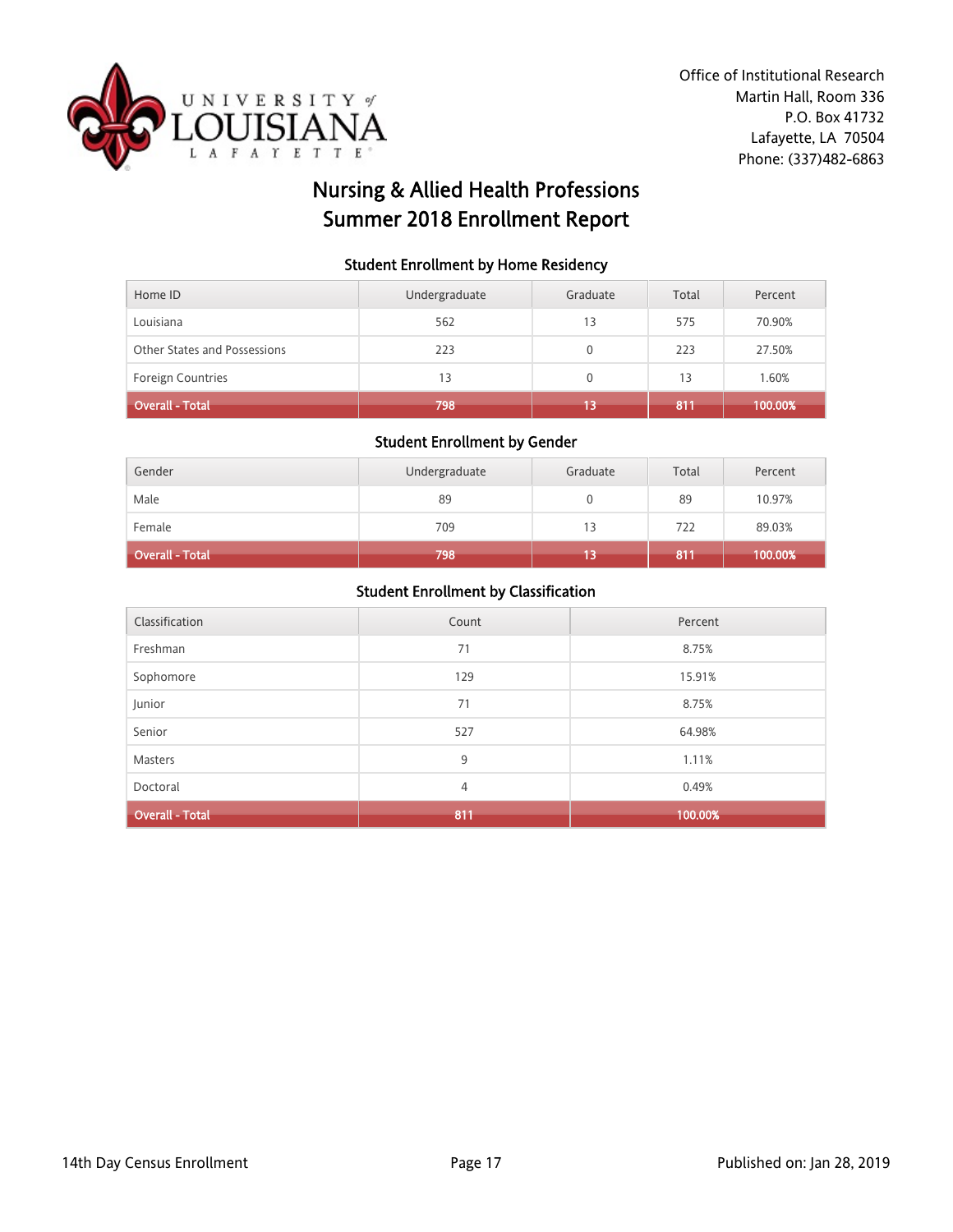

# Nursing & Allied Health Professions Summer 2018 Enrollment Report

#### Student Enrollment by Entry Type

| <b>Entry Type</b>      | Undergraduate | Graduate     | Total | Percent |
|------------------------|---------------|--------------|-------|---------|
| Continuing             | 674           | 12           | 686   | 84.59%  |
| First Time             | 13            | $\mathbf{0}$ | 13    | 1.60%   |
| Re-entry               | 18            |              | 19    | 2.34%   |
| Transfer               | 93            | 0            | 93    | 11.47%  |
| <b>Overall - Total</b> | 798           | 13           | 811   | 100.00% |

### Student Enrollment by Race/Ethnicity

| Race/Ethnicity                            | Undergraduate | Graduate     | Total | Percent |
|-------------------------------------------|---------------|--------------|-------|---------|
| Asian                                     | 23            | $\mathbf{0}$ | 23    | 2.84%   |
| Black or African American                 | 163           | 2            | 165   | 20.35%  |
| Hispanic, of any race                     | 41            | $\mathbf{0}$ | 41    | 5.06%   |
| American Indian or Alaska Native          | 4             | $\mathbf{0}$ | 4     | 0.49%   |
| Two or more races                         | 12            | $\mathbf{0}$ | 12    | 1.48%   |
| Non-resident Alien                        | 6             | $\mathbf{0}$ | 6     | 0.74%   |
| Native Hawaiian or Other Pacific Islander | 3             | $\mathbf{0}$ | 3     | 0.37%   |
| Unknown Race/Ethnicity                    | 60            | $\mathbf{0}$ | 60    | 7.40%   |
| White                                     | 486           | 11           | 497   | 61.28%  |
| <b>Overall - Total</b>                    | 798           | 13           | 811   | 100.00% |

| <b>Full/Part Time</b> | Undergraduate | Graduate | Total | Percent |
|-----------------------|---------------|----------|-------|---------|
| <b>Full Time</b>      | 366           |          | 372   | 45.87%  |
| Part Time             | 432           |          | 439   | 54.13%  |
| Overall - Total       | 798           | 13       | 811   | 100.00% |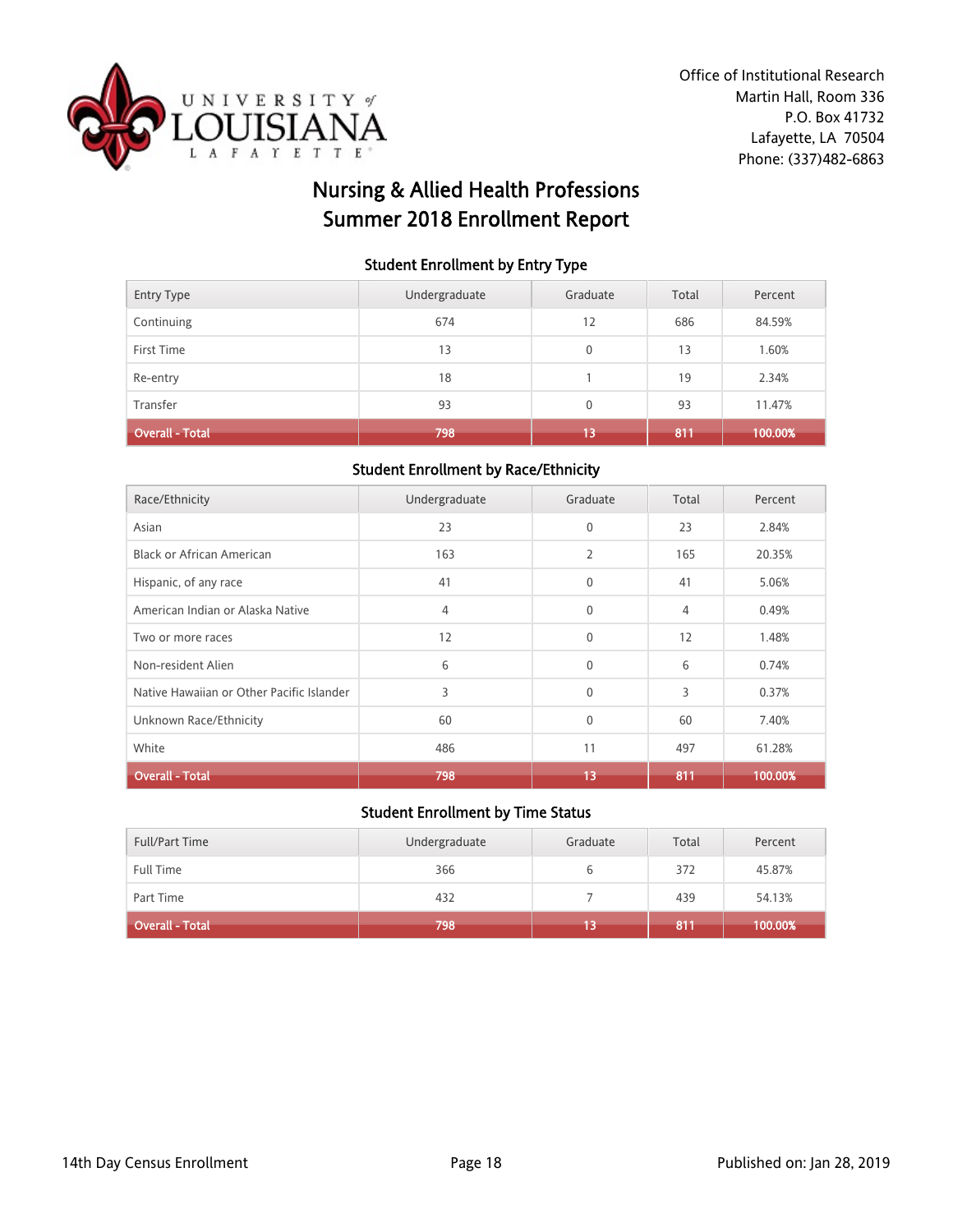

# **Sciences** Summer 2018 Enrollment Report

#### Student Enrollment by Home Residency

| Home ID                      | Undergraduate | Graduate | Total | Percent |
|------------------------------|---------------|----------|-------|---------|
| Louisiana                    | 411           | 22       | 433   | 87.65%  |
| Other States and Possessions | 16            | 27       | 43    | 8.70%   |
| <b>Foreign Countries</b>     | 4             | 14       | 18    | 3.64%   |
| Overall - Total              | 431           | 63       | 494   | 100.00% |

## Student Enrollment by Gender

| Gender                 | Undergraduate | Graduate | Total | Percent |
|------------------------|---------------|----------|-------|---------|
| Male                   | 215           | 36       | 251   | 50.81%  |
| Female                 | 216           | 27       | 243   | 49.19%  |
| <b>Overall - Total</b> | 431           | 63       | 494   | 100.00% |

| Classification         | Count | Percent |
|------------------------|-------|---------|
| Freshman               | 52    | 10.53%  |
| Sophomore              | 94    | 19.03%  |
| Junior                 | 124   | 25.10%  |
| Senior                 | 161   | 32.59%  |
| Masters                | 38    | 7.69%   |
| Doctoral               | 25    | 5.06%   |
| <b>Overall - Total</b> | 494   | 100.00% |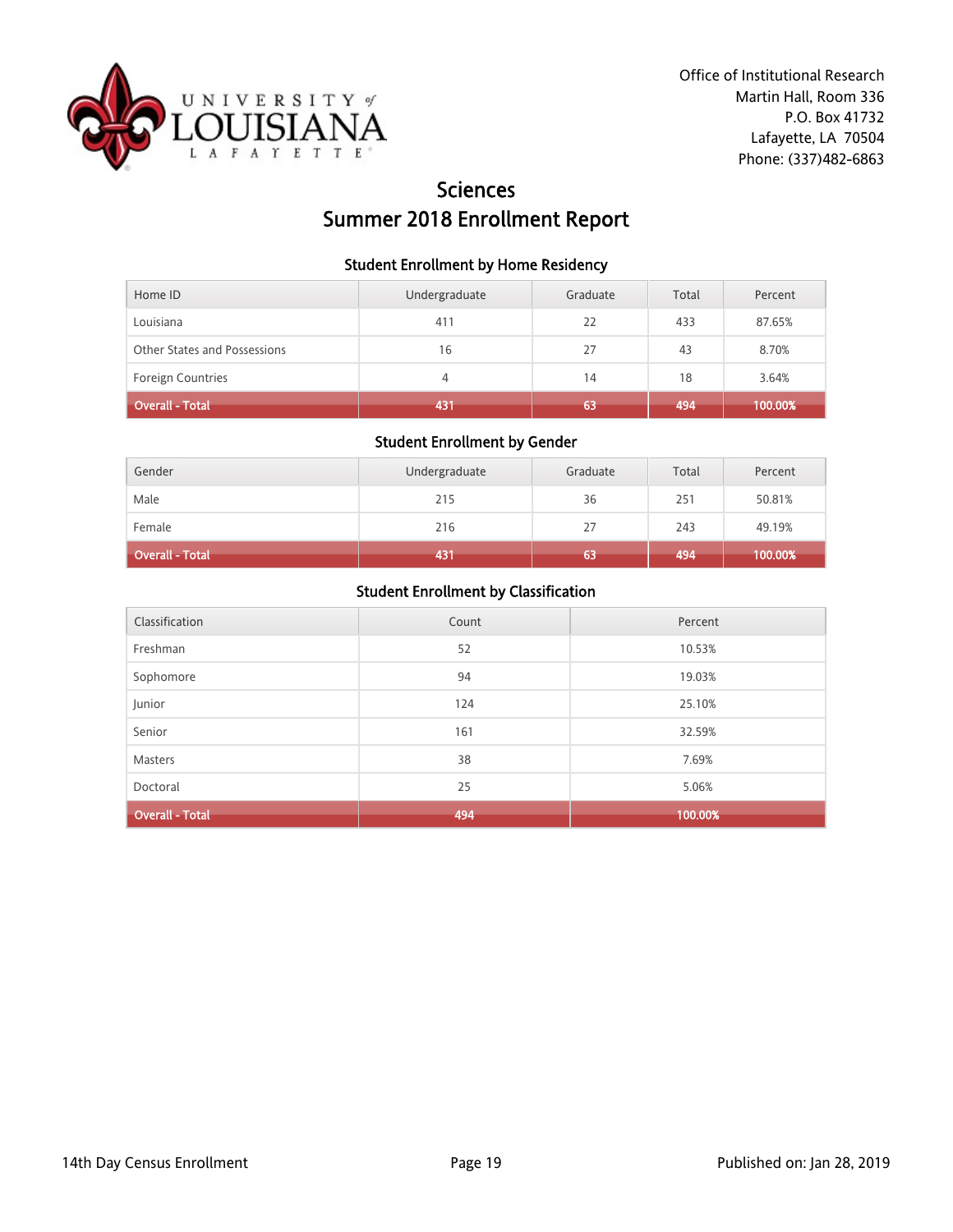

# **Sciences** Summer 2018 Enrollment Report

#### Student Enrollment by Entry Type

| <b>Entry Type</b>      | Undergraduate | Graduate     | Total | Percent |
|------------------------|---------------|--------------|-------|---------|
| Continuing             | 381           | 61           | 442   | 89.47%  |
| First Time             | 26            | 0            | 26    | 5.26%   |
| Re-entry               | 14            | 2            | 16    | 3.24%   |
| Transfer               | 10            | $\mathbf{0}$ | 10    | 2.02%   |
| <b>Overall - Total</b> | 431           | 63           | 494   | 100.00% |

#### Student Enrollment by Race/Ethnicity

| Race/Ethnicity                   | Undergraduate  | Graduate       | Total | Percent |
|----------------------------------|----------------|----------------|-------|---------|
| Asian                            | 25             | 3              | 28    | 5.67%   |
| <b>Black or African American</b> | 86             | $\overline{2}$ | 88    | 17.81%  |
| Hispanic, of any race            | 17             | 3              | 20    | 4.05%   |
| Two or more races                | 10             | $\overline{2}$ | 12    | 2.43%   |
| Non-resident Alien               | $\overline{2}$ | 7              | 9     | 1.82%   |
| Unknown Race/Ethnicity           | 7              | 7              | 14    | 2.83%   |
| White                            | 284            | 39             | 323   | 65.38%  |
| <b>Overall - Total</b>           | 431            | 63             | 494   | 100.00% |

| <b>Full/Part Time</b> | Undergraduate | Graduate | Total | Percent |
|-----------------------|---------------|----------|-------|---------|
| <b>Full Time</b>      | 184           | 47       | 231   | 46.76%  |
| Part Time             | 247           | 16       | 263   | 53.24%  |
| Overall - Total       | 431           | 63       | 494   | 100.00% |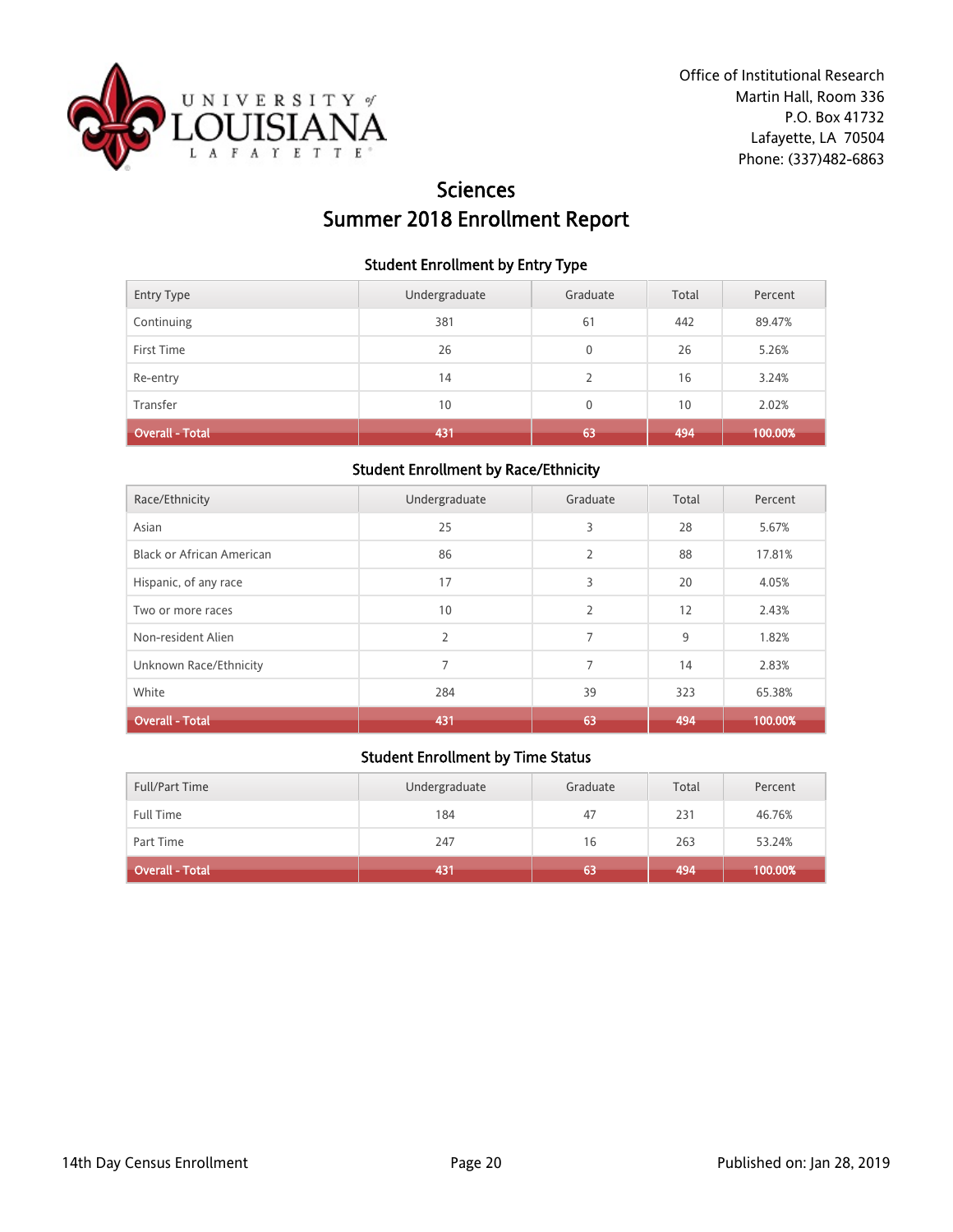

# University College Summer 2018 Enrollment Report

### Student Enrollment by Home Residency

| Home ID                      | Undergraduate | Graduate | Total | Percent |
|------------------------------|---------------|----------|-------|---------|
| Louisiana                    | 221           | 0        | 221   | 77.82%  |
| Other States and Possessions | 60            | 0        | 60    | 21.13%  |
| <b>Foreign Countries</b>     |               | 0        |       | 1.06%   |
| <b>Overall - Total</b>       | 284           |          | 284   | 100.00% |

## Student Enrollment by Gender

| Gender          | Undergraduate | Graduate | Total | Percent |
|-----------------|---------------|----------|-------|---------|
| Male            | 138           |          | 138   | 48.59%  |
| Female          | 146           |          | 146   | 51.41%  |
| Overall - Total | 284           |          | 284   | 100.00% |

| Classification         | Count | Percent |
|------------------------|-------|---------|
| Freshman               | 9     | 3.17%   |
| Sophomore              | 28    | 9.86%   |
| Junior                 | 72    | 25.35%  |
| Senior                 | 175   | 61.62%  |
| <b>Overall - Total</b> | 284   | 100.00% |